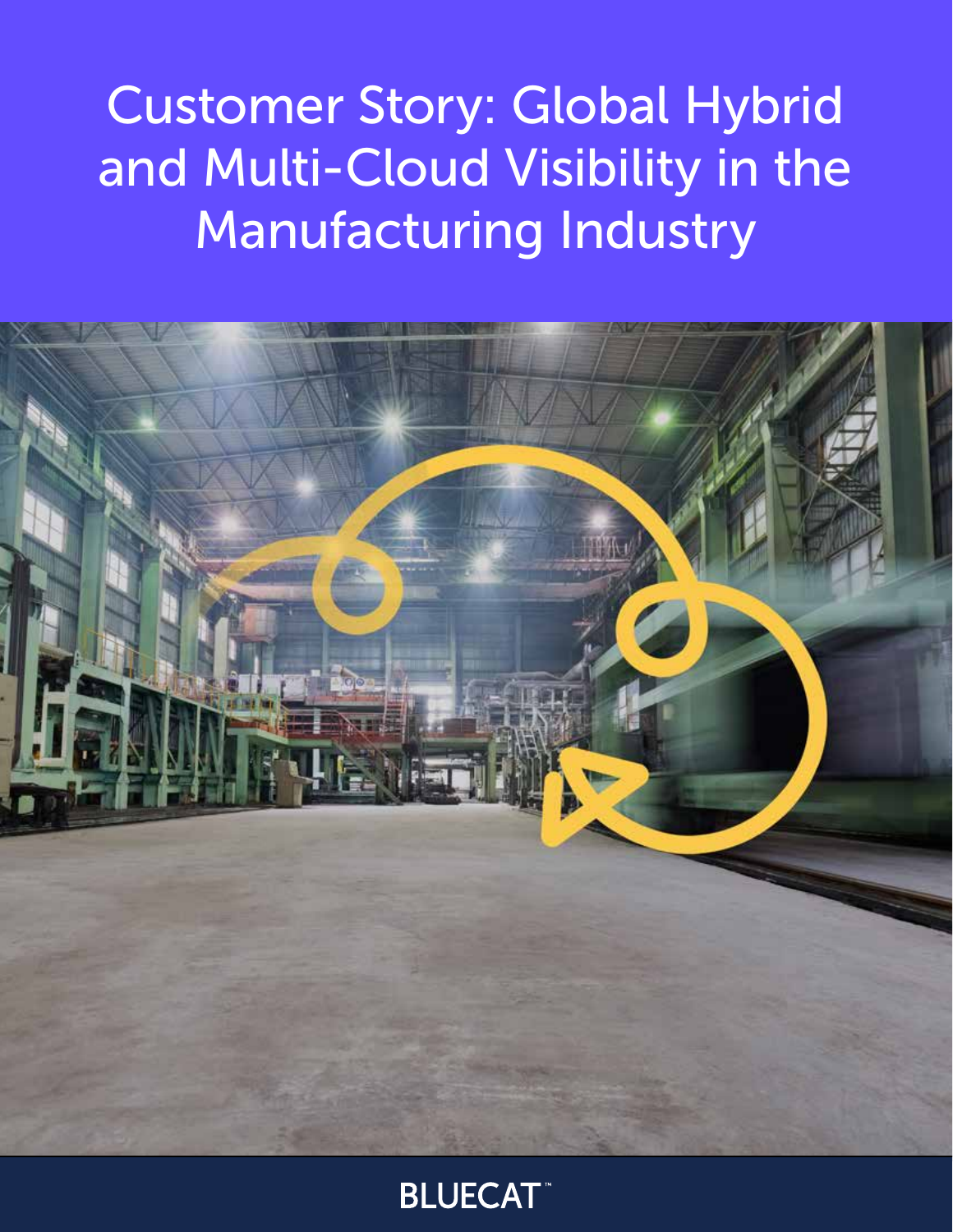

Employees: 95,000

Revenue: \$32B+

**Business footprint: Global** 

**Industry:** Manufacturing for safety and industrial, transportation, electronics, health care, and consumer products verticals.

Architecture: Five data centers, Microsoft Azure, Amazon Web Services (AWS), Azure China

# The challenge: A dangerous mess of sanctioned shadow IT

"It was essentially a dangerous mess of sanctioned shadow IT," says the AVP of Global Network Infrastructure for the multinational manufacturer. The company, whose corporate structure (and network) is organized around supporting world-class innovation across a number of verticals, had thousands of subscriptions on multiple clouds. And no visibility into what was in them.

Getting a handle on this manufacturer's global cloud estate was critical to its cloud and networking teams. They needed it to manage the allocation of IP addresses

and namespaces to avoid conflicts, and to respond authoritatively and securely to queries across on-premises and the cloud more effectively. They also needed it to track usage for service health, security, and compliance purposes.

The cloud service providers (CSPs) weren't helpful in enabling the multi-cloud visibility they needed. "We tried talking to Azure and AWS about interoperability," said the company's cloud infrastructure leader. "We're a significant customer for both of them. And yet, no dice."

### **BLUECAT**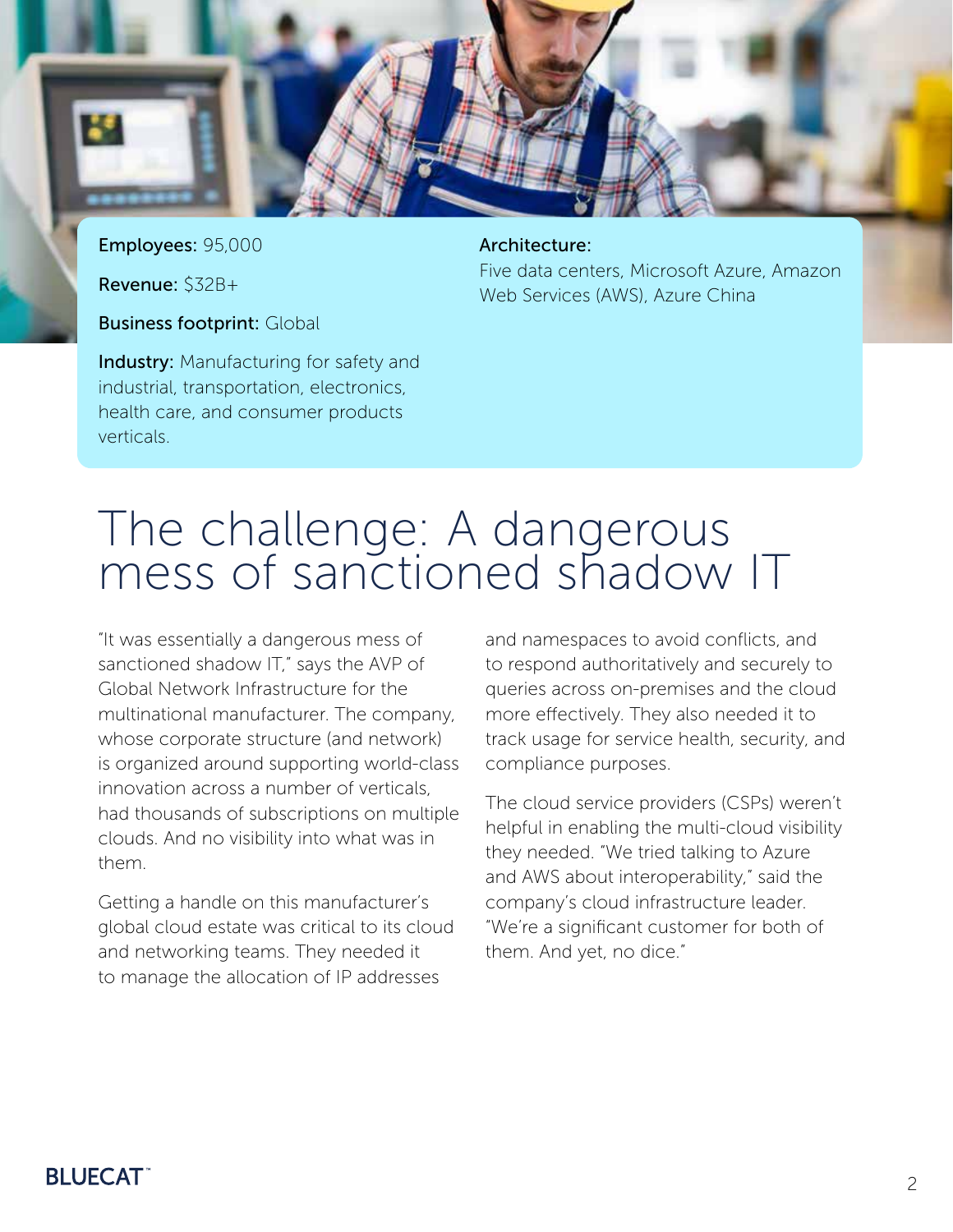# The solve: Getting a handle on the global hybrid cloud estate using DNS, DHCP, and IP address management

"Despite lackluster CSP support, our cloud, network infrastructure, and security teams really came together to come up with a solution," said the network infrastructure AVP. "The partnership helped us uncover an opportunity to tap a technology we already use and an existing vendor relationship—to bridge the gap."

During a discussion with BlueCat, the manufacturer's on-premises DNS, DHCP, and IP address management (together known as DDI) vendor, they discovered that they could use DDI as a bridge for extending central visibility and control to their cloud(s). Together with BlueCat and their cloud and security teams, they came up with a solution that:

- Provides much-needed visibility into their environment (using **BlueCat's Cloud** [Discovery and Visibility tool\)](https://bluecatnetworks.com/cloud-discovery-visibility/?utm_source=customer-story-manufacturing&utm_medium=referral&utm_campaign=house-divided)
- Enables seamless multi-cloud and on premises name resolution (via the Intelligent Forwarding capability in **BlueCat Edge**)
- Improves the security and risk posture of the company with the ability to configure their security policies and threat feed (also from BlueCat Edge)
- Optimizes traffic flow by enabling secure local internet breakout from cloud instances (BlueCat Edge)



#### How BlueCat helped this global manufacturer gain visibility in its multi-cloud environment